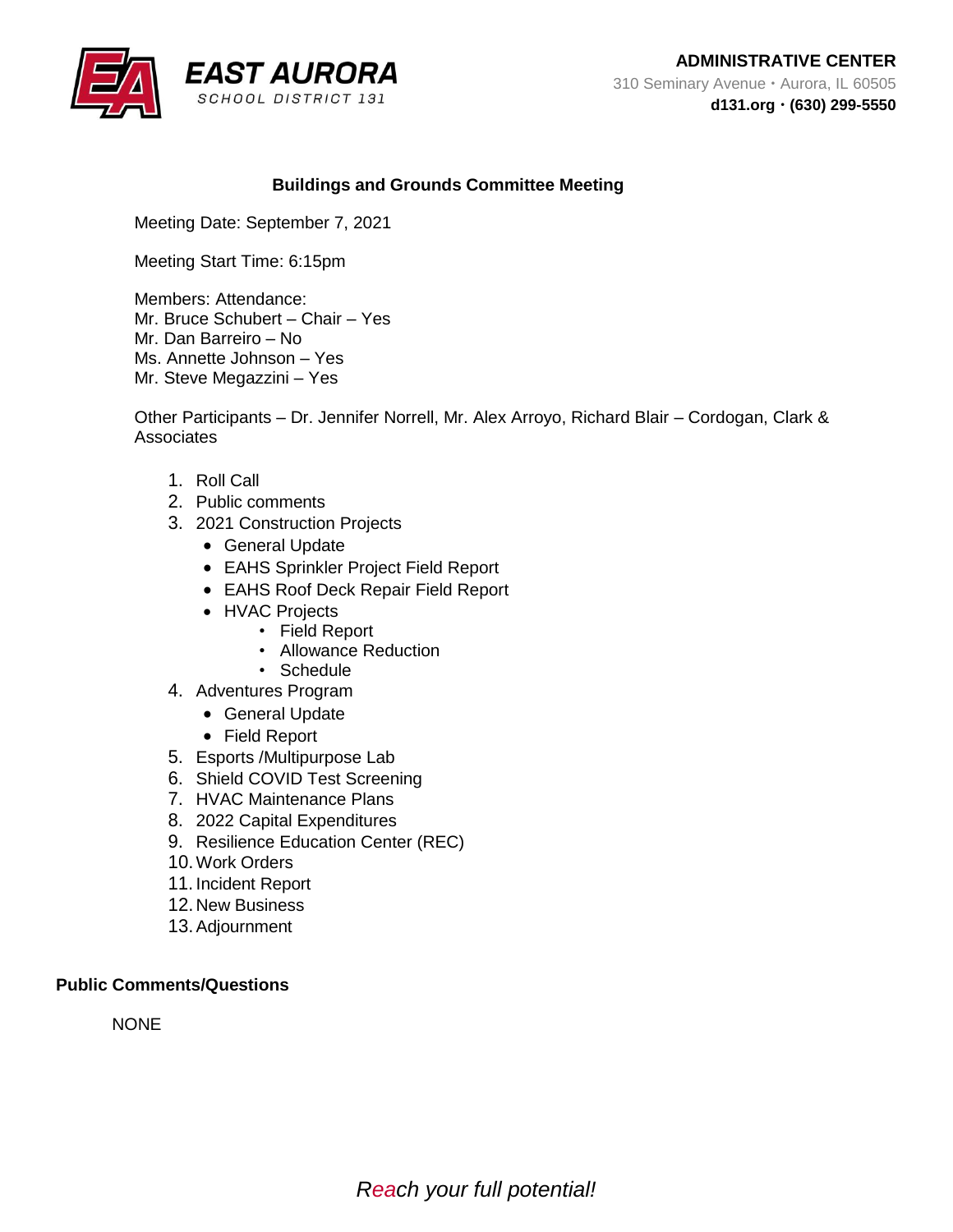

# **2021 Construction Projects**

Mr. Megazzini reported that the Summer Construction Projects are wrapping up as school has started.

EAHS Sprinkler Project is complete with just a few punch list items to complete.

EAHS Roof Deck Repair is complete with final roof topcoat being completed the week of September 13th, but should not interfere with students in school.

HVAC projects are complete at Krug and Allen with just a few punch list items to complete. Waldo had some delays, but choir room and offices 210A and 325A were put back together on September 4th. Boiler room still needs work, but won't interfere with students. Classroom 100 and locker rooms will be another couple of weeks until they are ready for use. 8-10 classrooms had blower coil and sensor problems, a rush was put on obtaining parts, which were delivered September 7th, and should be installed and running by end of the week. Mr. Megazzini commented that overall Waldo was a big challenge, but 60 people were there to put it back together the weekend of August 21st, and with the passing of the ROE inspection on August 22nd, teachers and students are all in the building.

Mr. Schubert commented on the big transformation that Waldo has undergone. Mr. Megazzini responded that the air in the cafeteria has improved greatly and is most appreciated by those who use it.

Mr. Schubert asked about the performance of the air conditioning systems. Mr. Megazzini responded that there have been a couple of individual issues that have been addressed, but overall the system has been working well. FE Moran, Cordogan & Clark, Trane and Troop Construction have all worked together to solve the issues.

Mr. Schubert asked if the completion of the Sprinkler Project fulfilled our obligations to Kane County ROE. Mr. Megazzini responded that the completed project was Phase 2 of the sprinkler project, but there is one more phase to be completed next summer. He reported that 2/3 of the entire project is finished. The ROE has been very pleased with the progress. Mr. Schubert asked if the final phase is part of the budget, and Mr. Megazzini responded that it is in there.

## **Adventures Program**

Mr. Megazzini reported that the ROE inspection was completed and passed on September  $2<sup>nd</sup>$ , and staff began at the building on September  $7<sup>th</sup>$ . Furniture is scheduled to be delivered this week with the anticipation of students being in the building September 20<sup>th</sup>. Currently the Adventures program is working out of Dieterich School and preschoolers are learning remotely. Mr. Megazzini reported that they are really excited about the courtyard with the multipurpose room. He stated that it really looks sharp and will be a wonderful opportunity for the students. Mr. Schubert asked for clarification as to where the Adventures Program is located. Mr. Megazzini stated that the Dieterich location is temporary, the permanent hosting location is Gonzalez Child Center on Reckinger Road.

Mr. Schubert asked if the building is ready for tours. Dr. Norrell responded that it is ready for tours, and in response to Ms. Johnson's question, the ribbon cutting is set for the end of September. There was also some conversation regarding the contracting and housing of dogs for pet therapy.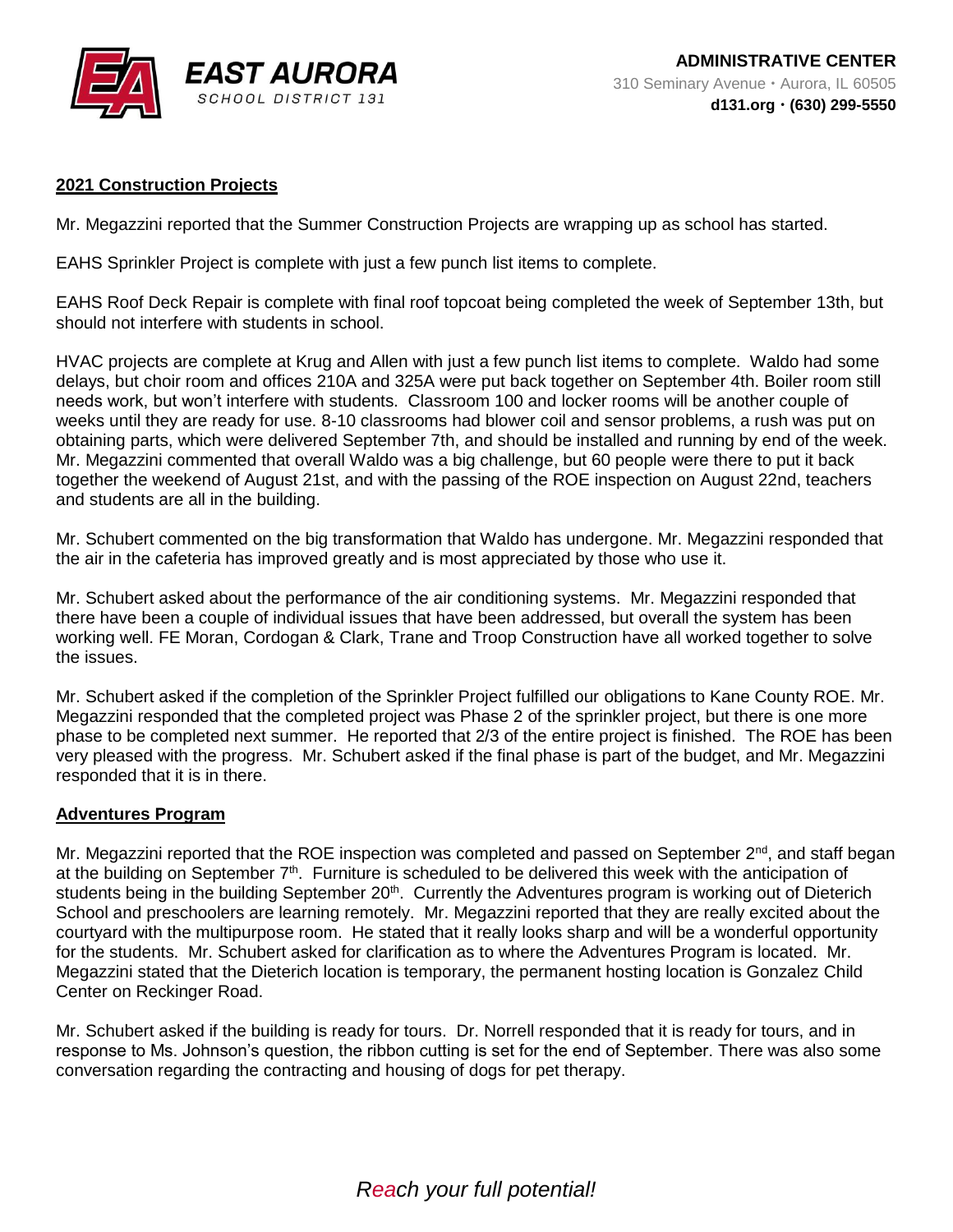

# **ESPORTS/ Multipurpose Lab**

Mr. Megazzini reported that the district is looking to provide an Esports/Multipurpose Tech Room for students in the district to be implemented not only during lunch hours and after school, but included in the curriculum. The packet includes information about its popularity and how it's continued to grow. There are opportunities to include STEM curriculum as well as scholarships for college level courses. Mr. Megazzini stated that they are looking to provide design plans and bring them to the board at a later date. The tentative cost is \$8-10,000 per station to be installed in room 140 of the high school.

Ms. Johnson commented that this is cutting edge. Dr. Norrell responded that IHSA is looking into making it an official sport.

#### **Shield COVID Test Screening**

Mr. Megazzini reported that this had been discussed during the last board meeting, and now the agreement is attached to the packet of materials. Students will be asked to opt out only, if they or their parents do not want to participate. He stated that the timeline is 4-6 weeks to have it up and running. Mr. Schubert asked if this would be done weekly to which Dr. Norrell responded that 10% of the population will be randomly tested weekly which saves on quarantine time. Mr. Schubert asked if they will be tested if vaccinated to which Dr. Norrell responded that it would be 10% of the entire population, regardless of their vaccination status, and that it is a drool test, not a nasal swab.

#### **HVAC Maintenance Plans**

Packet contains information about Trane being chosen after other companies were reviewed to provide maintenance on the HVAC systems in the district. They are believed to be the best value to maintain the equipment. There would be a motion during the next September meeting to adopt. Ms. Johnson asked if they would provide all the maintenance to which Mr. Megazzini responded yes. Mr. Arroyo asked what the District Maintenance employees do? Mr. Megazzini responded that there is a BAS system which the district employees have been trained on to monitor, troubleshoot and call Trane to perform maintenance. Mr. Schubert asked if there were bids gathered. Mr. Megazzini responded that there were not, but quotes were obtained and Trane was the best value.

#### **2022 Capital Expenditures**

Mr. Megazzini reported that the packet contains a spreadsheet which includes a draft of the budget, and a draft of projects to be completed in FY 2022.

Mr. Arroyo asked about the façade for Oak Park. Mr. Megazzini responded that they are looking into replacing tuck points and concrete on the old building.

Dr. Norrell asked about the HVAC projects at Hermes, O'Donnell, Rollins, and Simmons. Mr. Megazzini responded that these schools were considered to be completed in FY 2021 with design plans completed. They are on track to be completed in FY 2022. The ECC, FRMA, EAHS, and Cowherd have not had design plans made yet. The plans are being worked on, but the challenge will be getting the equipment delivered and installed during the summer of 2022 and be complete by the time school starts. The question was raised by both Ms. Johnson and Mr. Schubert as to the necessity of these plans for Cowherd and FRMA since they are already air conditioned. Mr. Megazzini responded that these systems contain old units which are not consistent and need to be updated.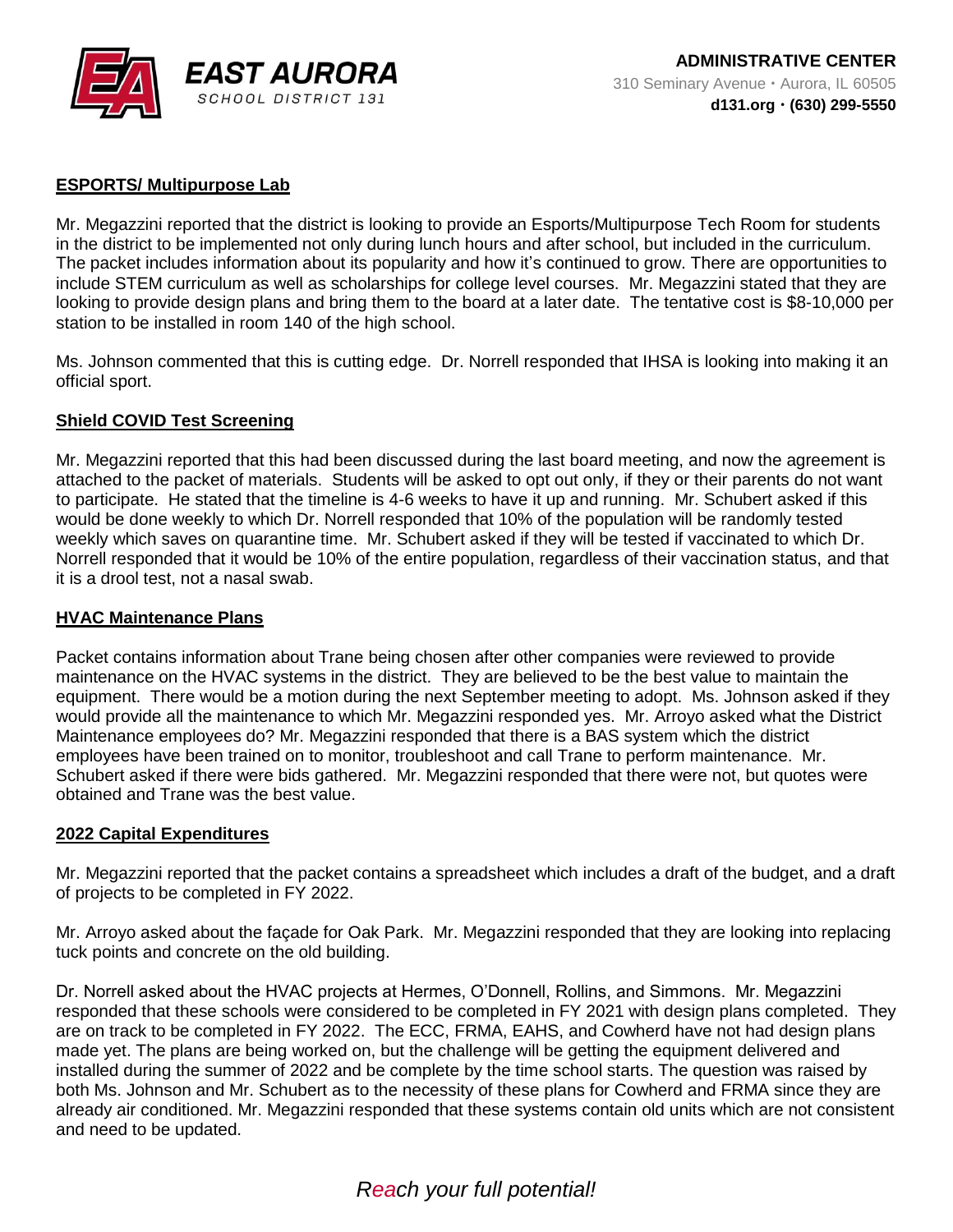

Richard Blair spoke regarding an evaluation needed to be sure that all is updated and consistent especially at Cowherd and EAHS to be sure that what can be saved is kept and what needs replaced is done so. The biggest concern is getting equipment delivered and installed on time. Ms. Johnson enquired as to whether there is a need to hire a maintenance employee to address the many issues with air conditioning and heating in the schools to which Mr. Megazzini responded that we would have to be sure that skilled labor was hired, or perhaps Trane could help with that.

Ms. Johnson asked about whether the windows are fully functional, and if we are taking an aggressive approach to address this issue. She also asked if there are screens for all the windows. Mr. Megazzini replied that screens have been ordered for various buildings, and that some screens have asbestos around the caulking, and caution needs to be used during removal of windows. He offered to have an assessment of those areas made.

Mr. Blair responded to the questions above with a timeline for February/March for these things to be completed. Ms. Johnson expressed her concern for delivery and installation of equipment as well.

Mr. Schubert asked how the Roofing projects are progressing. Mr. Megazzini responded that those projects had been postponed as the HVAC projects took precedent. The roofing schedule has been reinstated, and the critical areas have been identified and are being worked on.

Mr. Schubert asked about the all school HLS inspection. Mr. Megazzini responded that our 10-year State Health, Life, and Safety Assessment will be up in 2022. The Building and Grounds staff will go around with the architect and create a list for each building of things that need attention. Mr. Megazzini would like for this to be complete by October 2022.

## **Resilience Education Center**

Mr. Megazzini reported that the packet contains information about the scope of what is needed as well as designs for that building. Mr. Schubert asked if the needs had changed to which Dr. Norrell responded that they have not. She also informed the committee that Mr. Megazzini has taken the lead on this project in her absence. They are continuing to shore up the designs and develop a timeline.

## **Work Order Report**

No comments or questions.

#### **Incident Report**

Mr. Megazzini reported that there was an incident at Oak Park school where a drain in a window well clogged which resulted in a flooded classroom. Repairs are needed for damage to carpet and drywall. Another drain will also need to be added to that window well. Mr. Schubert asked if this was in the original building or the new one, to which Mr. Megazzini responded that it was the original building. Mr. Arroyo asked if the new roof affected the drainage. Mr. Vargas and Mr. Blair responded that the new roof did not affect the drainage, but that the gutters need to be moved, and/or cleaned as well as another drain installed to aid in the drainage. Mr. Arroyo asked if this was a maintenance duty that should be performed regularly. Mr. Megazzini responded that it is. Mr. Arroyo asked if it was in fact being performed regularly, to which Mr. Megazzini responded that it is now.